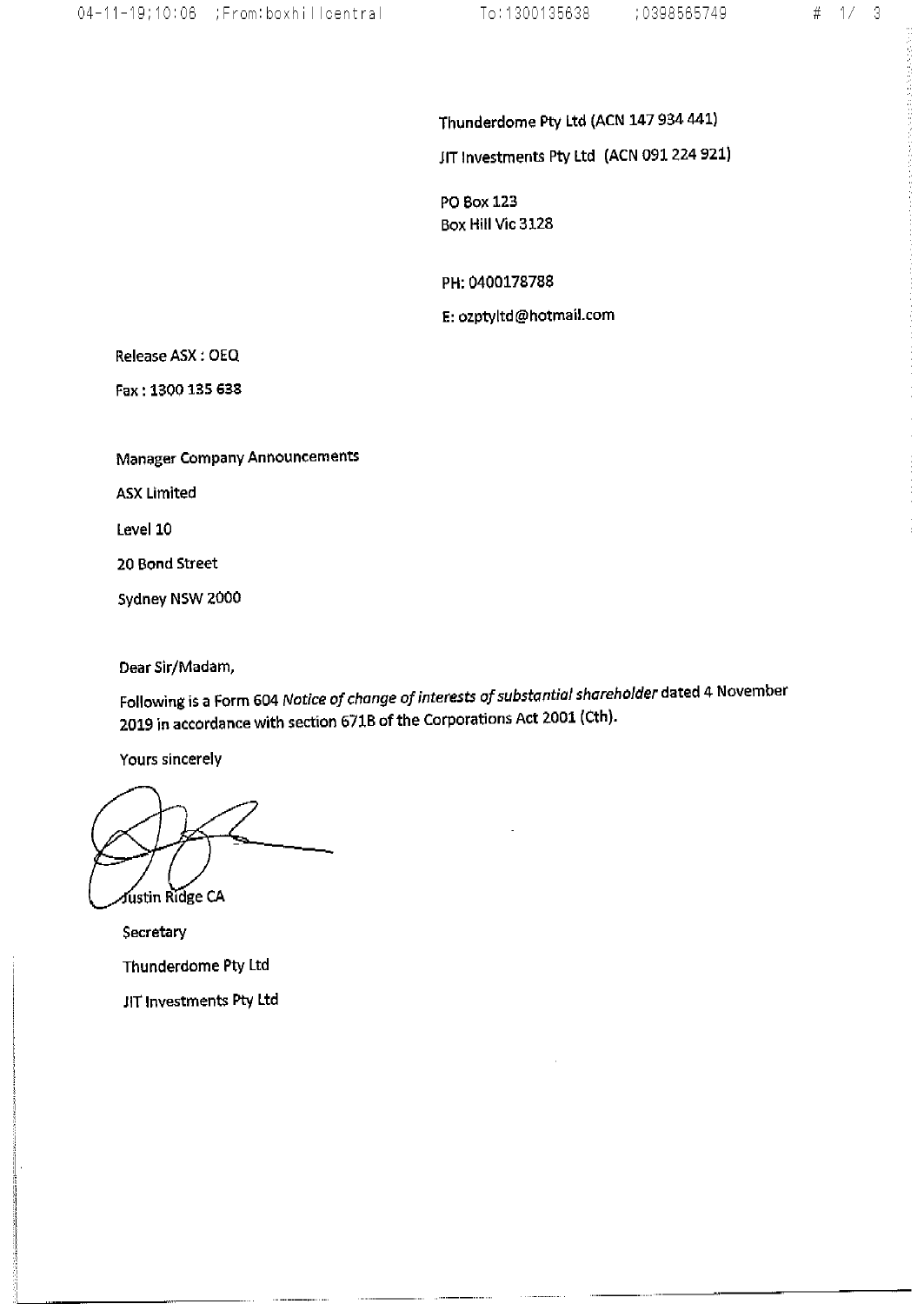# 04-11-19;10:06 ;From:boxhillcentral

To:1300135638

**The State State State State State State** 

 $\#$ 

# Form 604

Corporations Act 2001 Section 671B

# Notice of change of interests of substantial holder

| To Company Name/Scheme | <u> ORRON EQUITTES LIMITED (ASX: OEQ)</u> |
|------------------------|-------------------------------------------|
| <b>ACN/ARSN</b>        | - 77 000 <u>142 843-</u>                  |

#### 1. Details of substantial holder(1)

| Name                                  | <u> 147934441</u><br>I C N<br>THUNDERDOME PTZ-TD |
|---------------------------------------|--------------------------------------------------|
| ACN/A <del>RSN (</del> If applicable) | . 92,<br>JIT INVESTMENTS PTYLIP ACAL OUR         |

There was a change in the interests of the substantial holder on

The previous notice was given to the company on The previous notice was dated

#### 2. Previous and present voting power

The total number of votes attached to all the voting shares in the company or voting interests in the scheme that the substantial holder or an associate (2) had a relevant Interest (3)  $\left| \right\rangle$  in when last required, and

| Class of securities (4)          | Previous notice    |                  | Present notice |                  |
|----------------------------------|--------------------|------------------|----------------|------------------|
|                                  | <br>Person's votes | Voting power (5) | Person's votes | Voting power (5) |
| - 200<br>$V \subset \mathcal{D}$ | 763000             |                  | 730.000        |                  |
|                                  |                    |                  |                |                  |

#### 3. Changes in relevant interests

Particulars of each change in, or change in the nature of, a relevant interest of the substantial holder or an associate in voting securities of the company or scheme, since the substantial holder was last required to give a substantial holding notice to the company or scheme are as follows:

| Date of<br>change | Person whose<br>relevant interest<br>changed | Nature of<br>change (6) | Consideration<br>given in relation<br>to change (7) | Class and<br>number of<br>securities<br>affected | Person's votes<br>affected |
|-------------------|----------------------------------------------|-------------------------|-----------------------------------------------------|--------------------------------------------------|----------------------------|
|                   | THUSOPROODE PD Sala on market                |                         | 190<br>Ш.                                           | 53.000                                           | <u>S3,000</u>              |
|                   |                                              |                         |                                                     |                                                  |                            |

#### 4. Present relevant interests

Particulars of each relevant interest of the substantial holder in voting securities after the change are as follows:

|                           | Holder of<br>relevant<br>Interest | Registered<br>holder of<br>securities                                                                                                | Person entitied<br>to be registered<br>as holder (8) | Nature of<br>relevant<br>Interest (6) | Class and<br>number of<br>securities | Person's votes            |
|---------------------------|-----------------------------------|--------------------------------------------------------------------------------------------------------------------------------------|------------------------------------------------------|---------------------------------------|--------------------------------------|---------------------------|
| M.<br>THINDERDOME FOY LTD |                                   | THINDERROME FILL THUIDERPOOR of BENEDCIAL AWNER 550 and<br>JITINGSTMENT PTYCTO SETT WESTMENTS ALTITINESTMENTSKE BENEACONOMIC 180.000 |                                                      |                                       |                                      | <u>ssô vo</u><br>, 80.000 |

\* BOTH OF TRESE CONVENIES PRECONTROLLED BY JUSTIN RIPGE